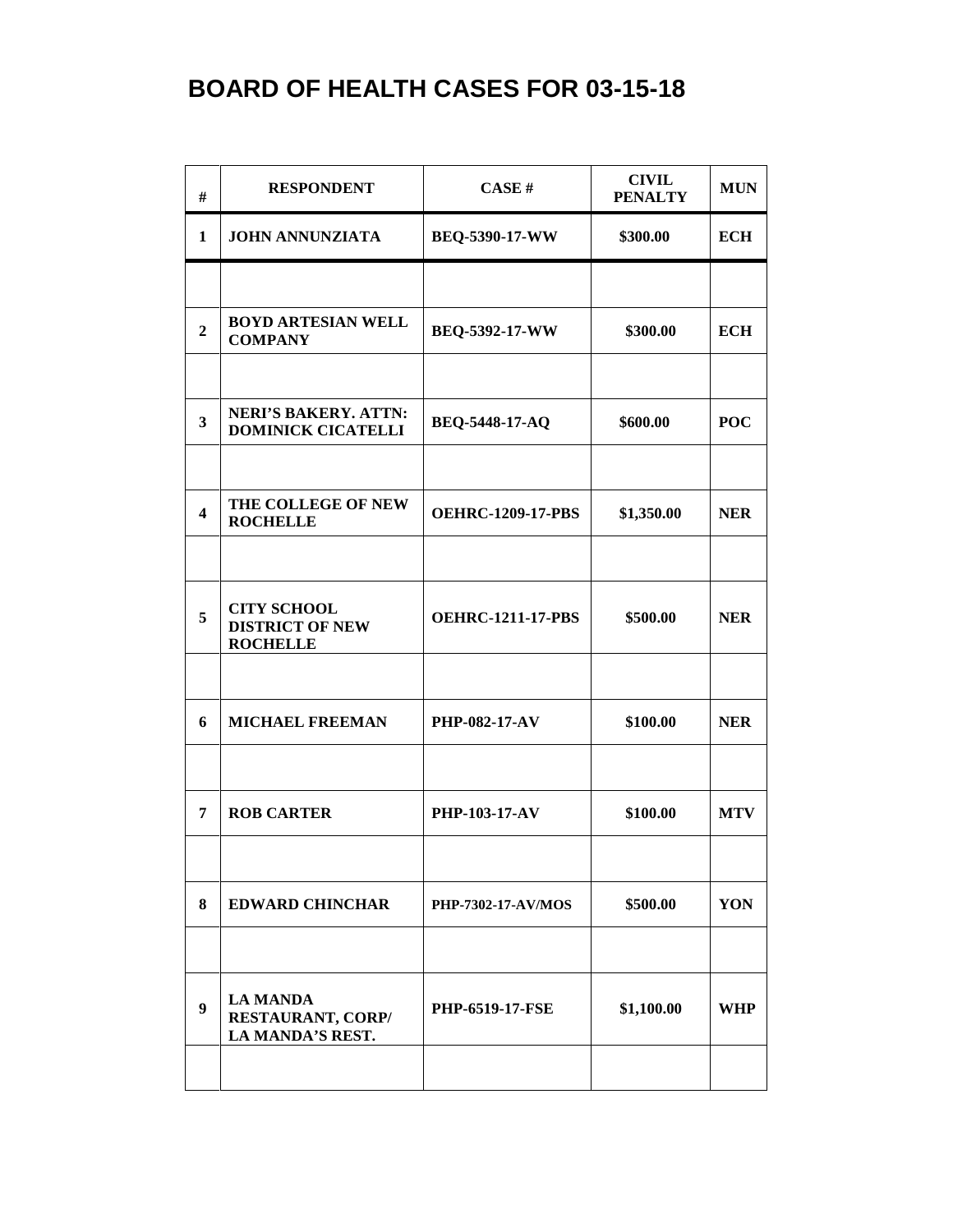| #  | <b>RESPONDENT</b>                                                                   | CASE#                  | <b>CIVIL</b><br><b>PENALTY</b> | <b>MUN</b> |
|----|-------------------------------------------------------------------------------------|------------------------|--------------------------------|------------|
| 10 | <b>JWC GROUP, INC/</b><br><b>BUDDHA ASIAN BISTRO</b>                                | <b>PHP-6698-17-FSE</b> | \$700.00                       | <b>POC</b> |
|    |                                                                                     |                        |                                |            |
| 11 | <b>AIELLO'S ITALIAN</b><br><b>ICES, INC/ UNCLE</b><br><b>LOUIE G'S</b>              | <b>PHP-6726-17-FSE</b> | \$2,000.00                     | YON        |
|    |                                                                                     |                        |                                |            |
| 12 | POST TRIPOD, INC/ BAR<br><b>HARBOR GRILL</b>                                        | <b>PHP-6858-17-FSE</b> | \$4,100.00                     | <b>MMV</b> |
|    |                                                                                     |                        |                                |            |
| 13 | <b>BENNY'S PIZZA</b><br>PELHAM, CORP/<br><b>BENNY'S PIZZA &amp;</b><br><b>PASTA</b> | <b>PHP-7244-17-FSE</b> | \$300.00                       | PEL        |
|    |                                                                                     |                        |                                |            |
| 14 | <b>COOK &amp; BAKE CENTER,</b><br>LLC/COOK & BAKE<br><b>CENTER</b>                  | <b>PHP-7249-17-FSE</b> | \$1,550.00                     | <b>MMV</b> |
|    |                                                                                     |                        |                                |            |
| 15 | PICCOLO MULINO,<br><b>INC/PICCOLO MULINO</b>                                        | <b>PHP-7252-17-FSE</b> | \$1,150.00                     | <b>MMV</b> |
|    |                                                                                     |                        |                                |            |
| 16 | ELISA'S FOOD & PLUS,<br><b>INC/ELISA'S FOOD &amp;</b><br><b>PLUS</b>                | <b>PHP-7266-17-FSE</b> | \$2,000.00                     | <b>POC</b> |
|    |                                                                                     |                        |                                |            |
| 17 | <b>ATLANTIS EGROUP,</b><br>LLC/ CAFÉ MOZART                                         | <b>PHP-7269-17-FSE</b> | \$1,700.00                     | <b>MMV</b> |
|    |                                                                                     |                        |                                |            |
| 18 | <b>NEW EMPEROR</b><br><b>GARDEN, CORP/NEW</b><br><b>EMPEROR GARDEN</b>              | <b>PHP-7293-17-FSE</b> | \$1,000.00                     | <b>NER</b> |
|    |                                                                                     |                        |                                |            |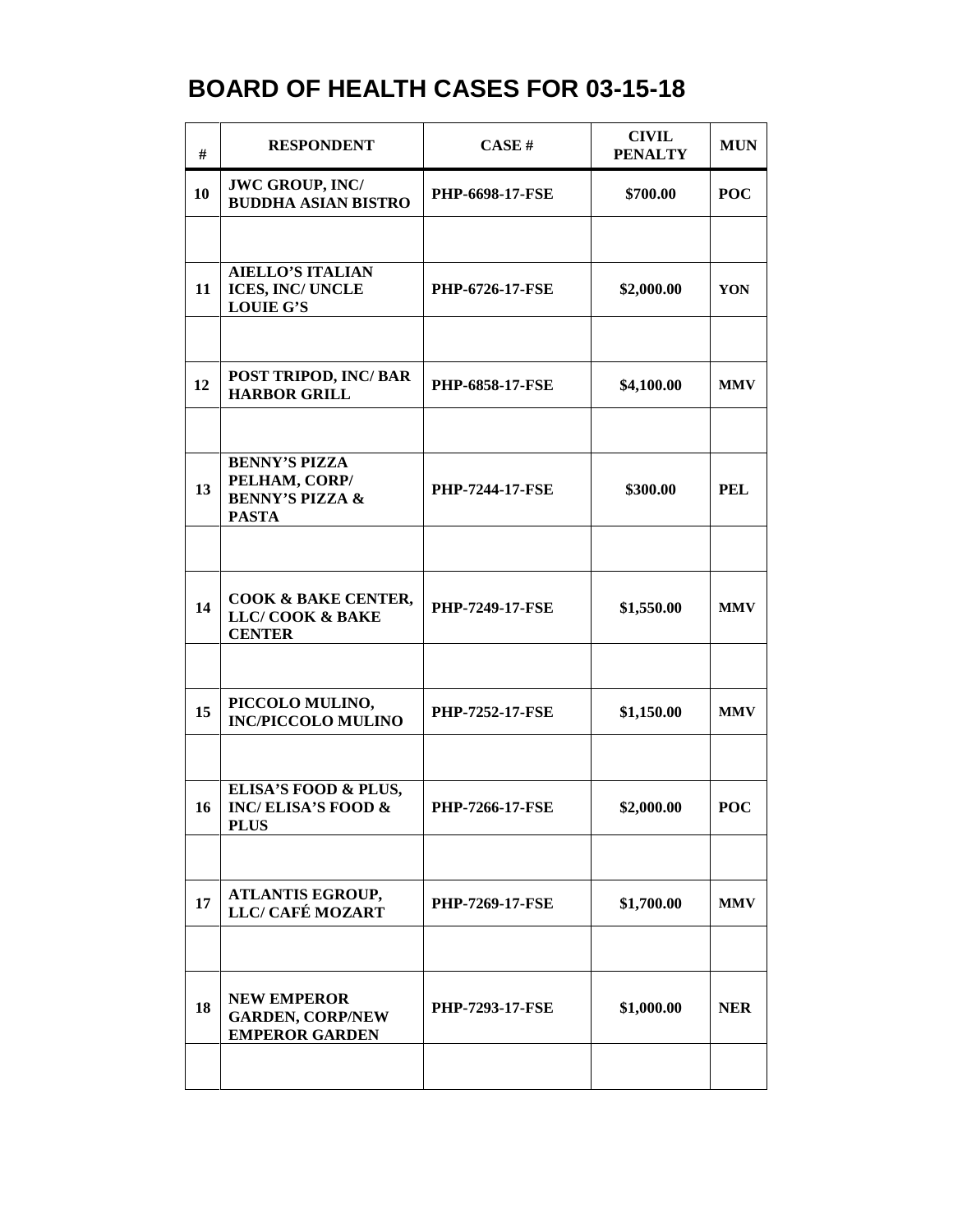| #  | <b>RESPONDENT</b>                                                                                   | CASE#                  | <b>CIVIL</b><br><b>PENALTY</b> | <b>MUN</b> |
|----|-----------------------------------------------------------------------------------------------------|------------------------|--------------------------------|------------|
| 19 | P & J GOURMET DELI,<br><b>INC/GOOD TO GO</b>                                                        | <b>PHP-7321-17-FSE</b> | \$1,950.00                     | <b>WHP</b> |
|    |                                                                                                     |                        |                                |            |
| 20 | <b>COCHIN FOOD, CORP/</b><br><b>INDIA CAFÉ</b>                                                      | <b>PHP-7322-17-FSE</b> | \$1,700.00                     | <b>WHP</b> |
|    |                                                                                                     |                        |                                |            |
| 21 | <b>SCARSDALE CATERING</b><br><b>CORP/LANGES DELI</b>                                                | <b>PHP-7328-17-FSE</b> | \$2,050.00                     | <b>SCD</b> |
|    |                                                                                                     |                        |                                |            |
| 22 | <b>WAVERLY FIVE</b><br><b>MANAGEMENT, LLC</b>                                                       | PHP-6048-17-LD         | \$150.00                       | YON        |
|    |                                                                                                     |                        |                                |            |
| 23 | TENNIS EQUITIES, INC/<br><b>SAW MILL CLUB EAST</b><br><b>POOL</b>                                   | PHP-7313-17-SPI        | \$1,300.00                     | <b>MTK</b> |
|    |                                                                                                     |                        |                                |            |
| 24 | <b>BRIARCLIFF RACQUET</b><br>& FITNESS CLUB,<br><b>ASSOC/ CLUB FIT</b><br><b>BRIARCLIFF POOL #2</b> | <b>PHP-7316-17-SPI</b> | \$700.00                       | <b>BRM</b> |
|    |                                                                                                     |                        |                                |            |
| 25 | <b>SUNSTONE RED OAK</b><br>LESSEE, INC/<br><b>RENAISSANCE</b><br><b>WESTCHESTER HOTEL</b>           | <b>PHP-7327-17-TR</b>  | \$4,000.00                     | <b>WHP</b> |
|    |                                                                                                     |                        |                                |            |
| 26 | <b>NEW YORK</b><br><b>VETERINARY</b><br>ASSOCIATE, PC.<br><b>ANIMAL SPECIALITY</b><br><b>CENTER</b> | <b>PHP-5029-17-AV</b>  | \$500.00                       | YON        |
|    |                                                                                                     |                        |                                |            |